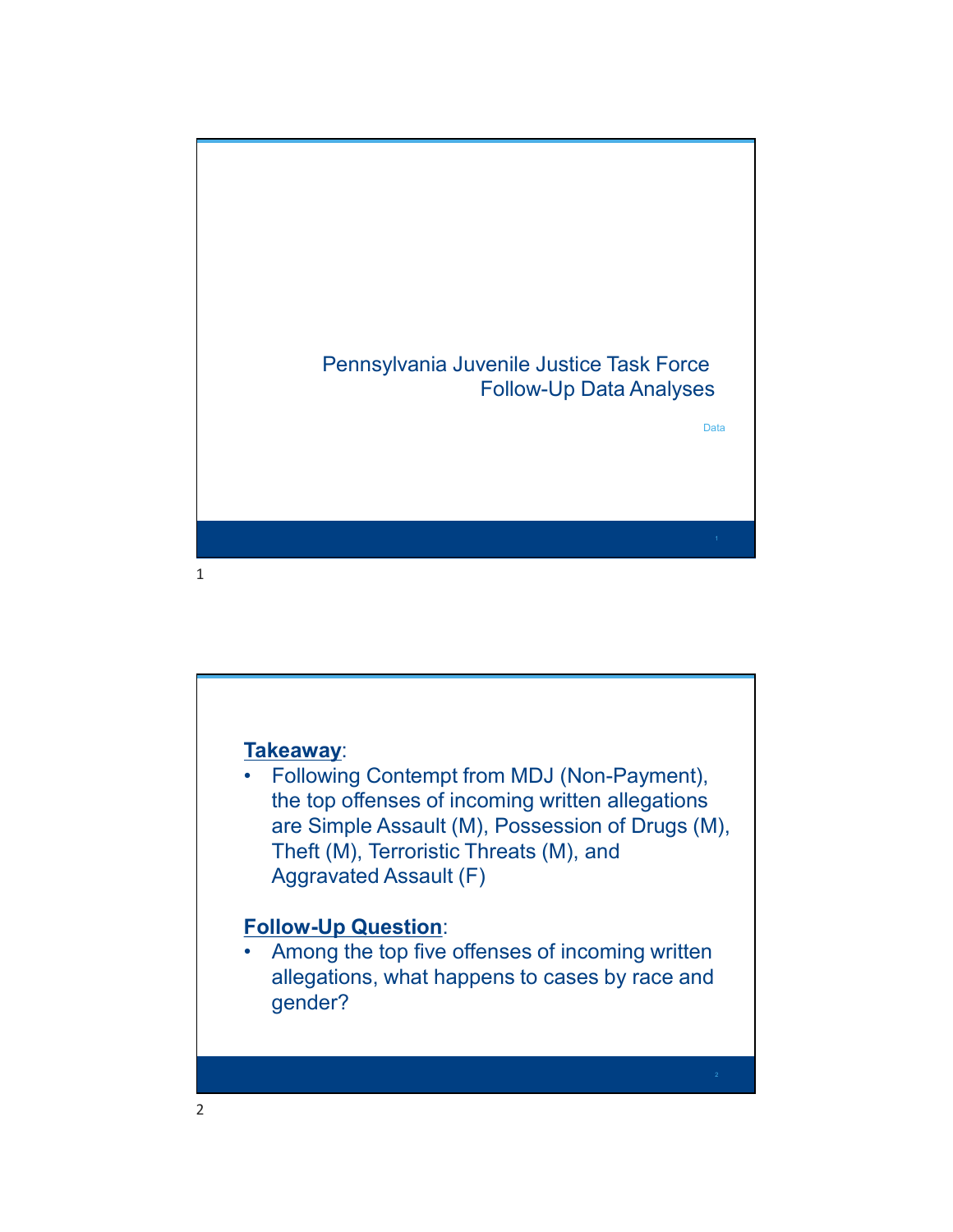

| <b>Hispanic</b><br>Other<br>Non-                            |                          | 21%                       | 33%                         | 16%                      | 17%                        | 33%                         | 33%                      | 31%                                                                                           | 41%                         | 21%                      | 21%                        | 38%                         | 35%                      | 31%                       | 46%                         |
|-------------------------------------------------------------|--------------------------|---------------------------|-----------------------------|--------------------------|----------------------------|-----------------------------|--------------------------|-----------------------------------------------------------------------------------------------|-----------------------------|--------------------------|----------------------------|-----------------------------|--------------------------|---------------------------|-----------------------------|
|                                                             | 9%                       | 6%                        | 11%                         | 11%                      | 7%                         | 15%                         | 9%                       | 7%                                                                                            | 13%                         | 8%                       | 9%                         | 8%                          | 9%                       | 7%                        | 15%                         |
|                                                             | 2%                       | 2%                        | 3%                          | 3%                       | 2%                         | 6%                          | 2%                       | 2%                                                                                            | 2%                          | 3%                       | 2%                         | 2%                          | 3%                       | 3%                        | 4%                          |
| <b>Hispanic</b><br>White<br>Non-                            | 29%                      | 26%                       | 26%                         | 45%                      | 49%                        | 34%                         | 35%                      | 35%                                                                                           | 32%                         | 52%                      | 47%                        | 41%                         | 18%                      | 18%                       | 19%                         |
| <b>Hispanic</b>                                             |                          |                           |                             |                          |                            |                             |                          |                                                                                               |                             |                          |                            |                             |                          |                           |                             |
|                                                             |                          |                           |                             |                          |                            |                             |                          |                                                                                               |                             |                          |                            |                             |                          |                           | $3\,$                       |
|                                                             |                          |                           |                             |                          |                            |                             |                          |                                                                                               |                             |                          |                            |                             |                          |                           |                             |
|                                                             |                          |                           |                             |                          |                            |                             |                          |                                                                                               |                             |                          |                            |                             |                          |                           |                             |
|                                                             |                          |                           |                             |                          |                            |                             |                          |                                                                                               |                             |                          |                            |                             |                          |                           |                             |
|                                                             |                          |                           |                             |                          |                            |                             |                          |                                                                                               |                             |                          |                            |                             |                          |                           |                             |
|                                                             |                          |                           |                             |                          |                            |                             |                          |                                                                                               |                             |                          |                            |                             |                          |                           |                             |
|                                                             |                          |                           |                             |                          |                            |                             |                          |                                                                                               |                             |                          |                            |                             |                          |                           |                             |
| Relative to written allegations, Black Non-Hispanic females |                          |                           |                             |                          |                            |                             |                          |                                                                                               |                             |                          |                            |                             |                          |                           |                             |
| make up greater shares of diversion by offense              |                          |                           |                             |                          |                            |                             |                          |                                                                                               |                             |                          |                            |                             |                          |                           |                             |
|                                                             |                          |                           |                             |                          |                            |                             |                          |                                                                                               |                             |                          |                            |                             |                          |                           |                             |
|                                                             |                          |                           |                             |                          |                            |                             |                          | Court Response by Race and Gender of Top Offenses of Written Allegations: 2018 - Females Only |                             |                          |                            |                             |                          |                           |                             |
|                                                             |                          | Simple<br>Assault (M)     |                             |                          | Possession of<br>Drugs (M) |                             |                          | Theft (M)                                                                                     |                             |                          | Terroristic<br>Threats (M) |                             |                          | Aggravated<br>Assault (F) |                             |
|                                                             |                          |                           |                             |                          |                            |                             |                          |                                                                                               |                             |                          |                            |                             |                          |                           |                             |
|                                                             | % Written<br>Allegations | Pre-Petition<br>Diversion | % Placement<br>Dispositions | % Written<br>Allegations | Pre-Petition<br>Diversion  | % Placement<br>Dispositions | % Written<br>Allegations | Pre-Petition<br>Diversion                                                                     | % Placement<br>Dispositions | % Written<br>Allegations | Pre-Petition<br>Diversion  | % Placement<br>Dispositions | % Written<br>Allegations | Pre-Petition<br>Diversion | % Placement<br>Dispositions |
| Asian<br>Non-                                               | $0\%$                    | $\sim$<br>$0\%$           | $0\%$                       | 0%                       | $0\%$                      | $0\%$                       | $0\%$                    | ℅<br>0%                                                                                       | $0\%$                       | 0%                       | -se<br>0%                  | 0%                          | $0\%$                    | -se<br>$0\%$              | 0%                          |
| <b>Hispanic</b><br><b>Black</b><br>Non-                     | 19%                      | 27%                       | 13%                         | 4%                       | 4%                         | 1%                          | 7%                       | 10%                                                                                           | 6%                          | 5%                       | 5%                         | 6%                          | 22%                      | 33%                       | 9%                          |
|                                                             |                          |                           |                             |                          |                            |                             |                          |                                                                                               |                             |                          |                            |                             |                          |                           |                             |
| <b>Hispanic</b>                                             | $5\%$                    | 5%                        | 3%                          | 2%                       | 2%                         | 1%                          | 3%                       | $4\%$                                                                                         | 1%                          | 1%                       | 1%                         | 1%                          | 4%                       | 6%                        | 3%                          |
| Hispanic                                                    |                          |                           |                             |                          |                            |                             |                          | 1%                                                                                            | 1%                          | 0%                       | 0%                         | 0%                          | 2%                       | 1%                        | 2%                          |
| Other<br>Non-<br><b>Hispanic</b>                            | 1%                       | 1%                        | 1%                          | 0%                       | 0%                         | 0%                          | 1%                       |                                                                                               |                             |                          |                            |                             |                          |                           |                             |
| White<br>Non-<br>Hispanic                                   | 12%                      | 12%                       | 11%                         | 19%                      | 18%                        | 10%                         | 10%                      | 10%                                                                                           | $4\%$                       | 9%                       | 14%                        | 5%                          | 7%                       | $1\%$                     | 3%                          |
|                                                             |                          |                           |                             |                          |                            |                             |                          |                                                                                               |                             |                          |                            |                             |                          |                           |                             |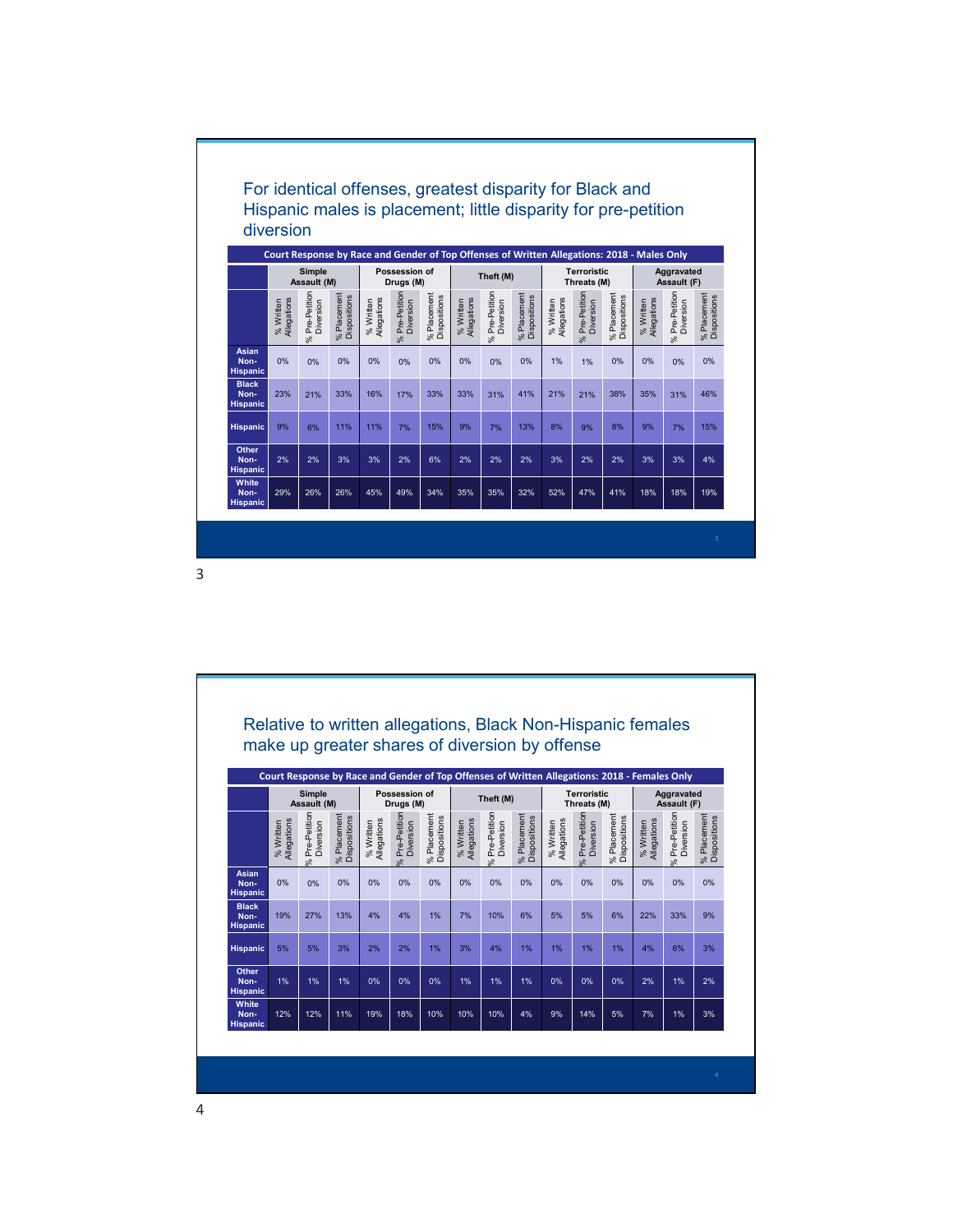

- **Takeaways:**<br>
 Pre-petition diversion up since 2009, but 57% of<br>
written allegations are petitioned without<br>
 Top petitioned offenses are largely the same as<br>
top offenses leading to pre-petition diversion written allegations are petitioned without receiving it **Takeaways:**<br>
• Pre-petition diversion up since 2009, but 57% of<br>
written allegations are petitioned without<br>
receiving it<br>
• Top petitioned offenses are largely the same as<br>
top offenses leading to pre-petition diversion. **Takeaways:**<br>• Pre-petition diversion up since 2009, but 57% of<br>written allegations are petitioned without<br>receiving it<br>• Top petitioned offenses are largely the same as<br>top offenses leading to pre-petition diversion.<br>Foll
- top offenses leading to pre-petition diversion.

## Follow-Up Question:

allegations received diversion as an initial response?

 $5 - 5$ 

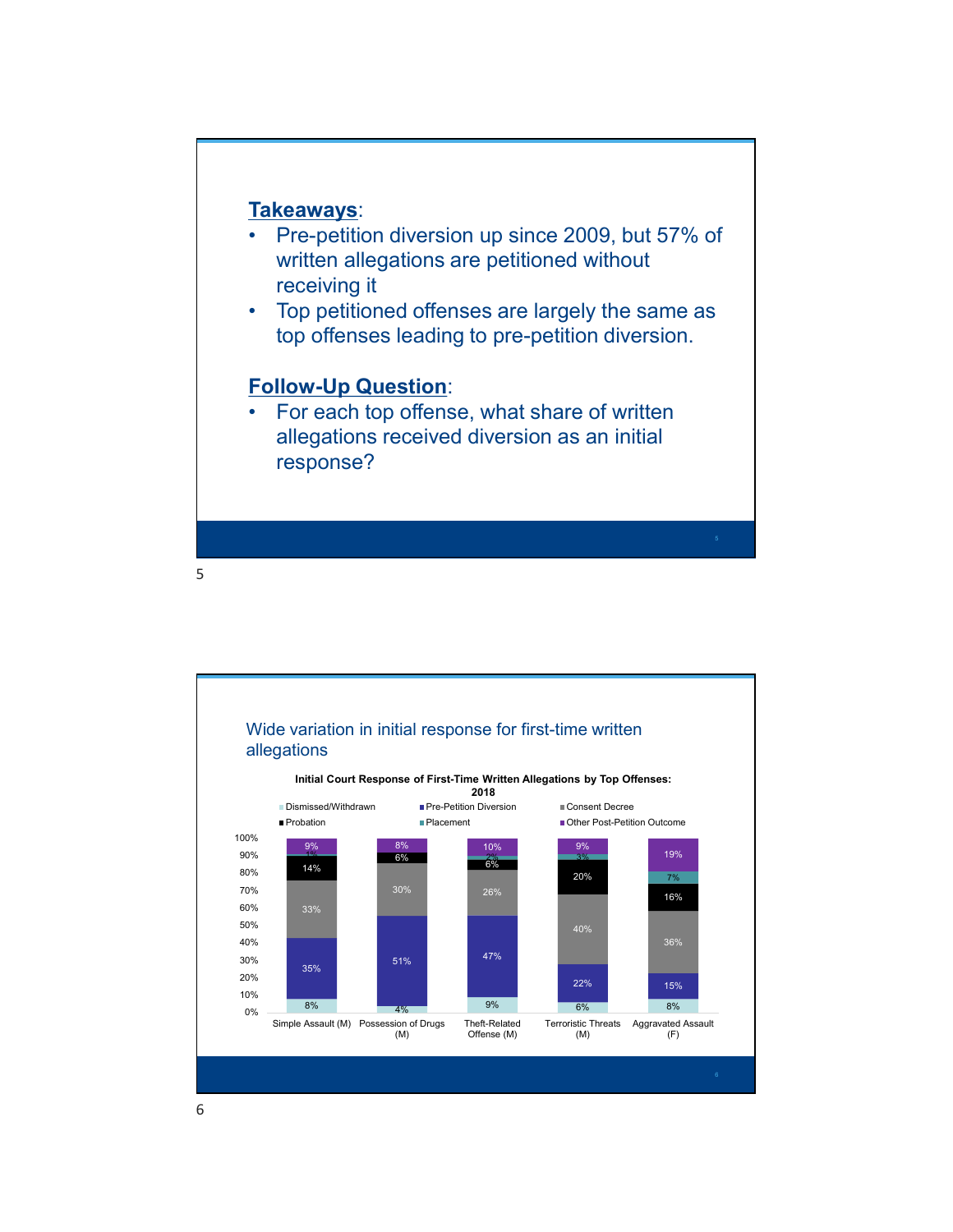

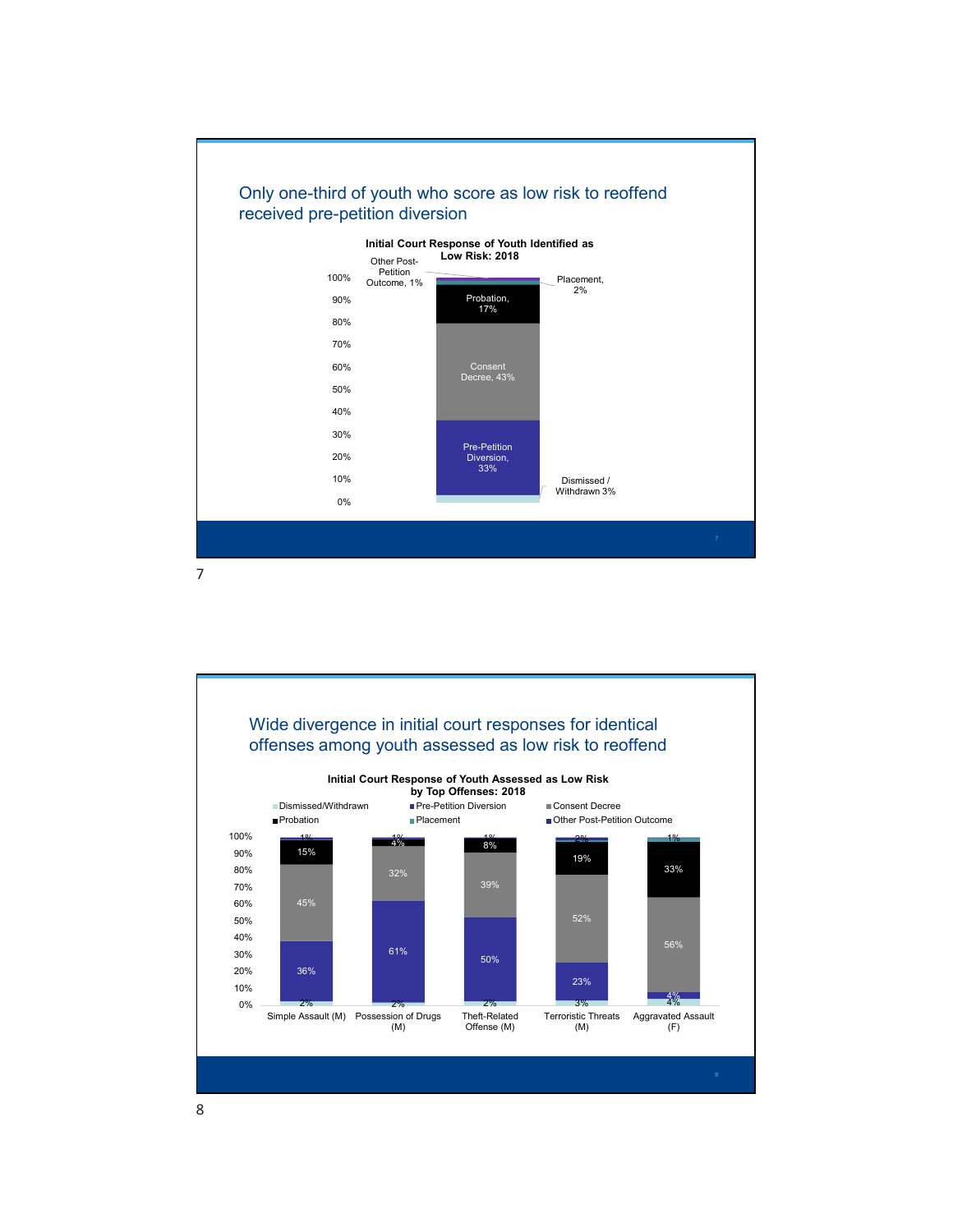

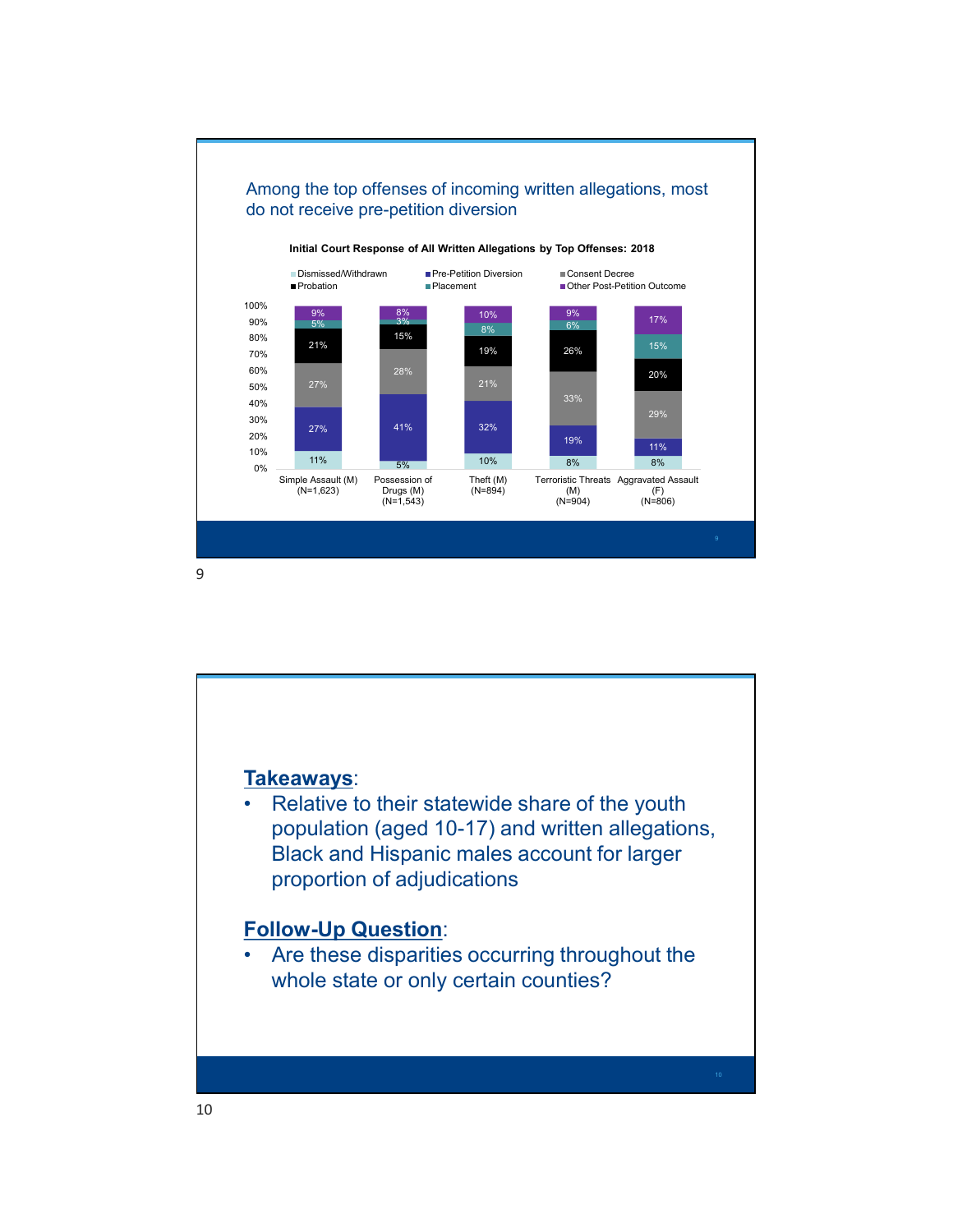

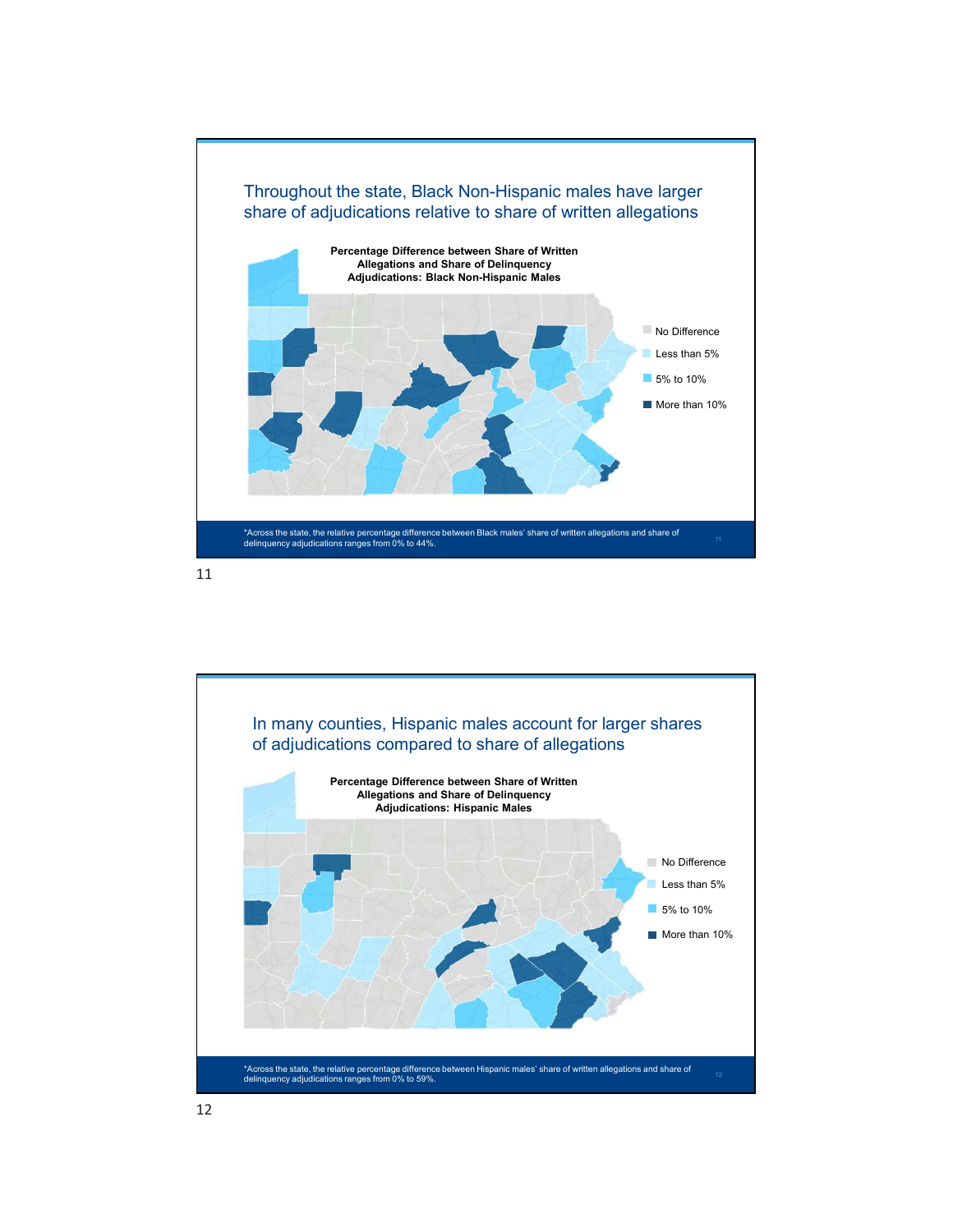

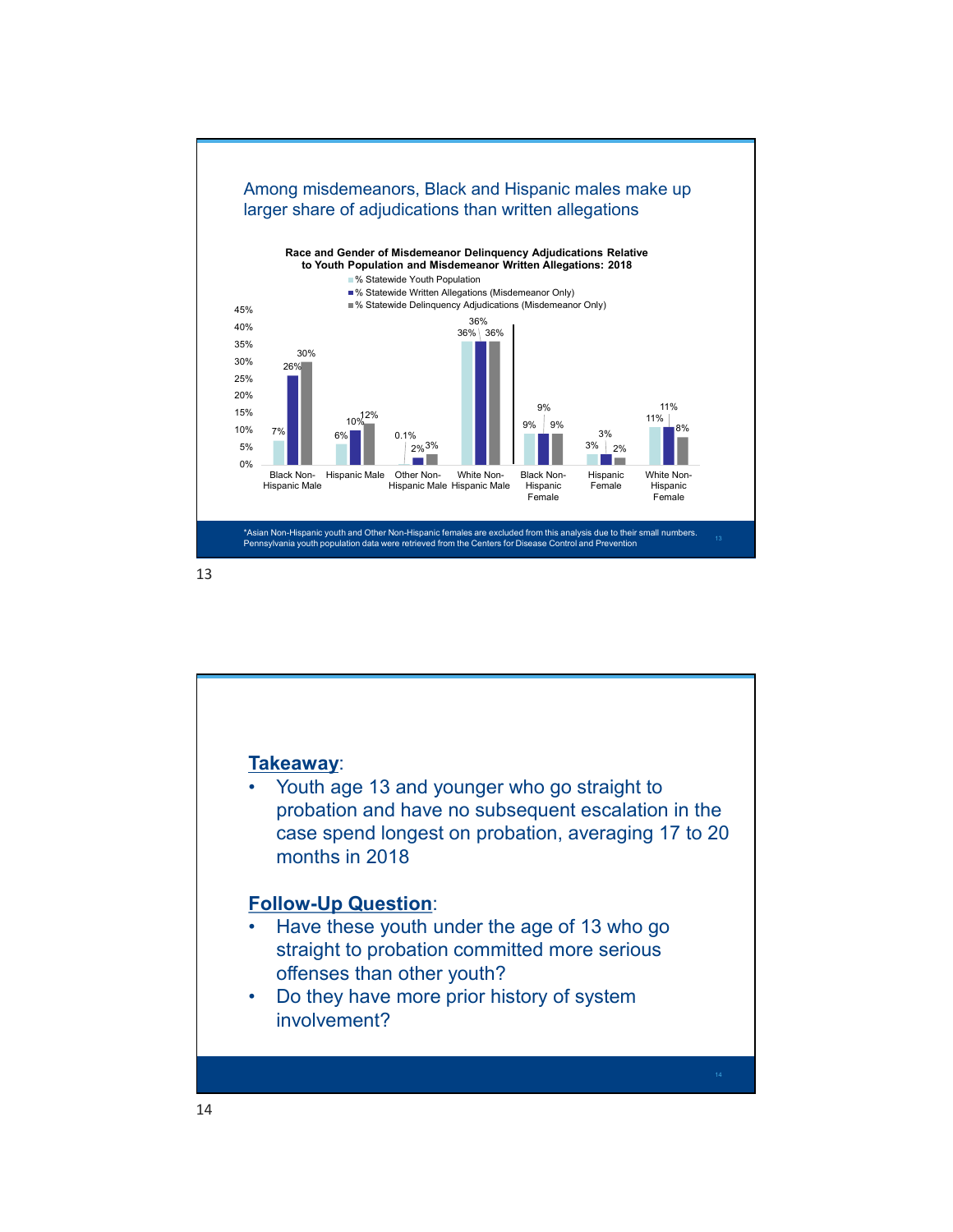| Rank           | Top 10 Offenses (2018):<br>Youth Under 13       | % of Probation<br><b>Dispositions</b><br>for Youth<br>Under 13 | Top 10 Offenses (2018):<br><b>Probation Disposition as</b><br><b>Initial Response</b> | % of Probation<br><b>Dispositions as</b><br><b>Initial Response</b> |
|----------------|-------------------------------------------------|----------------------------------------------------------------|---------------------------------------------------------------------------------------|---------------------------------------------------------------------|
|                |                                                 | 19%                                                            | Simple Assault (M)                                                                    | 18%                                                                 |
| $\mathbf{1}$   | Simple Assault (M)                              |                                                                |                                                                                       |                                                                     |
| $\overline{2}$ | <b>Terroristic Threats (M)</b>                  | 13%                                                            | Theft-Related* Offense (M)                                                            | 9%                                                                  |
| $\mathbf{3}$   | <b>Disorderly Conduct (M)</b>                   | 10%                                                            | <b>Terroristic Threats (M)</b>                                                        | 7%                                                                  |
| $\overline{4}$ | Indecent Assault (M)                            | 8%                                                             | <b>Disorderly Conduct (M)</b>                                                         | 7%                                                                  |
| 5              | Theft-Related* Offense (M)                      | 8%                                                             | Possession of Drug                                                                    | 6%                                                                  |
| 6              | Possession of Weapon on                         | 5%                                                             | Paraphernalia (M)<br>Possession of Drugs (M)                                          | 5%                                                                  |
|                | <b>School Property (M)</b>                      |                                                                |                                                                                       | 4%                                                                  |
| $\overline{7}$ | Harassment/Stalking (M)                         | 4%                                                             | Theft-Related* Offense (F)                                                            |                                                                     |
| 8<br>9         | Aggravated Assault (F)<br>Criminal Trespass (M) | 3%<br>3%                                                       | Indecent Assault (M)<br>Possession of Weapon on                                       | 4%<br>3%                                                            |
| 10             | Robbery (F)                                     | 3%                                                             | <b>School Property (M)</b><br>Robbery (F)                                             | 3%                                                                  |

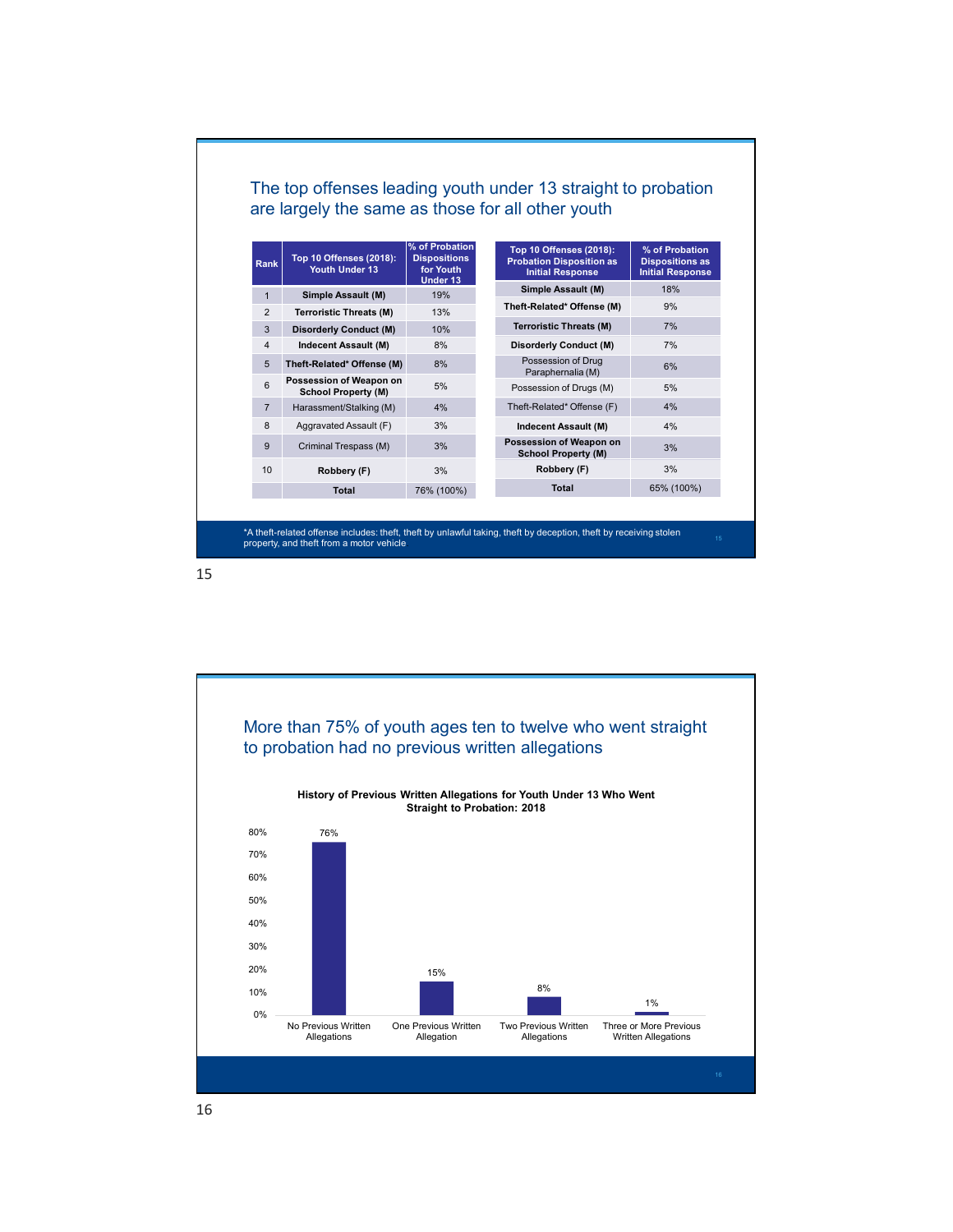

18 and the contract of the contract of the contract of the contract of the contract of the contract of the contract of the contract of the contract of the contract of the contract of the contract of the contract of the con Takeaway: <sup>Approxes</sup><br>
<sup>Approxes</sup><br>
• Nearly 75% of youth with placement dispositions<br>
had no prior delinquency adjudications<br>
Follow-Up Question:<br>
• What perceptage of youth with placement had no prior delinquency adjudications Follow-Up Question: **Takeaway:**<br>• Nearly 75% of youth with placement dispositions<br>had no prior delinquency adjudications<br>**Follow-Up Question:**<br>• What percentage of youth with placement<br>dispositions had prior written allegations?<br>• How does th dispositions had prior written allegations? Takeaway:<br>• Nearly 75% of youth with placement dispositions<br>had no prior delinquency adjudications<br>• What percentage of youth with placement<br>dispositions had prior written allegations?<br>• How does this compare to ten years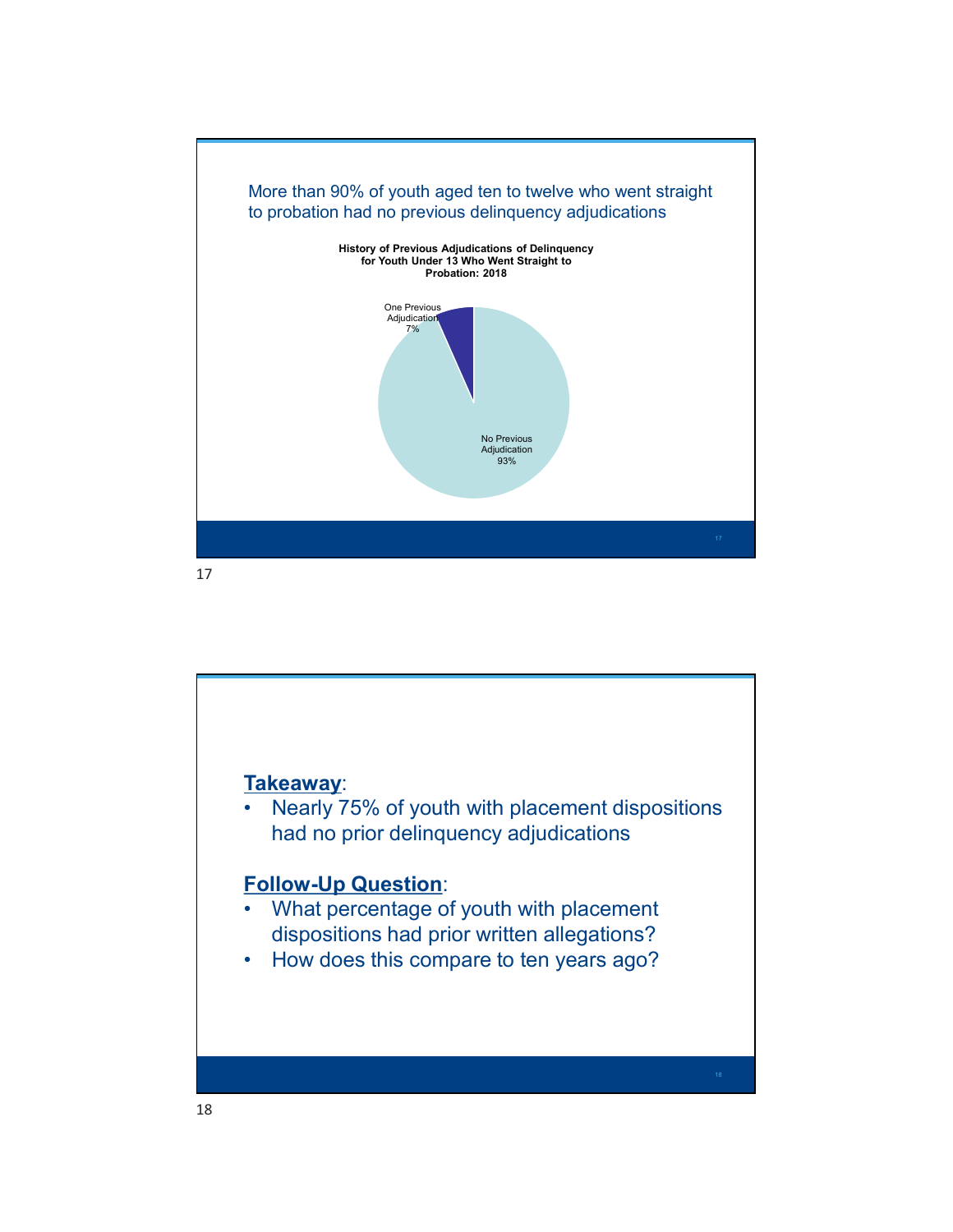

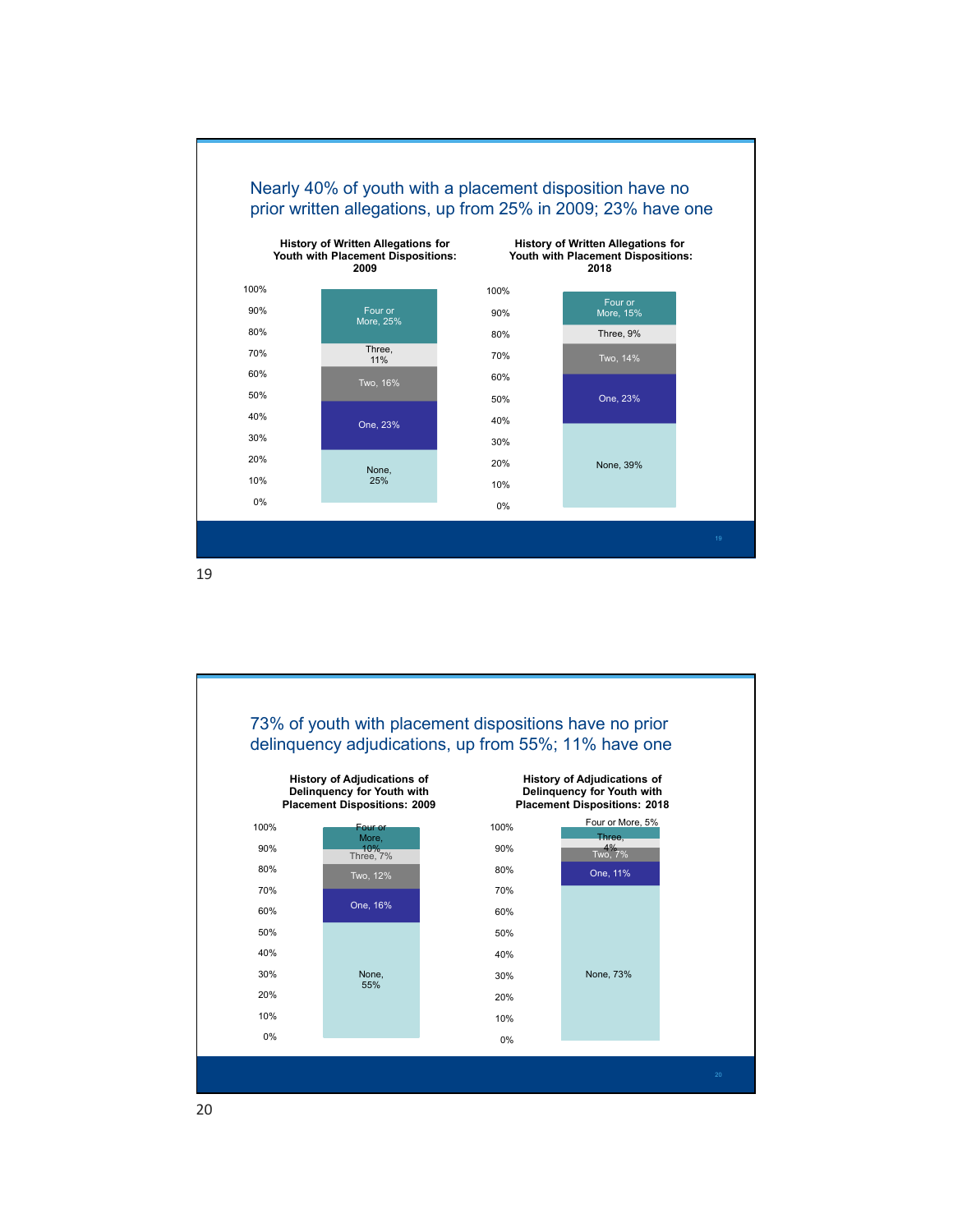Takeaway:<br>• Black Non-Hispanic males make up 7% of youth<br>population, but 28% of allegations and 42% of<br>placement dispositions<br>Follow-Un Question: population, but 28% of allegations and 42% of placement dispositions Takeaway:<br>• Black Non-Hispanic males make up 7% of youth<br>population, but 28% of allegations and 42% of<br>placement dispositions<br>Follow-Up Question:<br>• Does this disproportionality hold by race and<br>gender for state-run facilit

**Follow-Up Question:**<br>• Does this disproportionality hold by race and gender for state-run facilities?

21

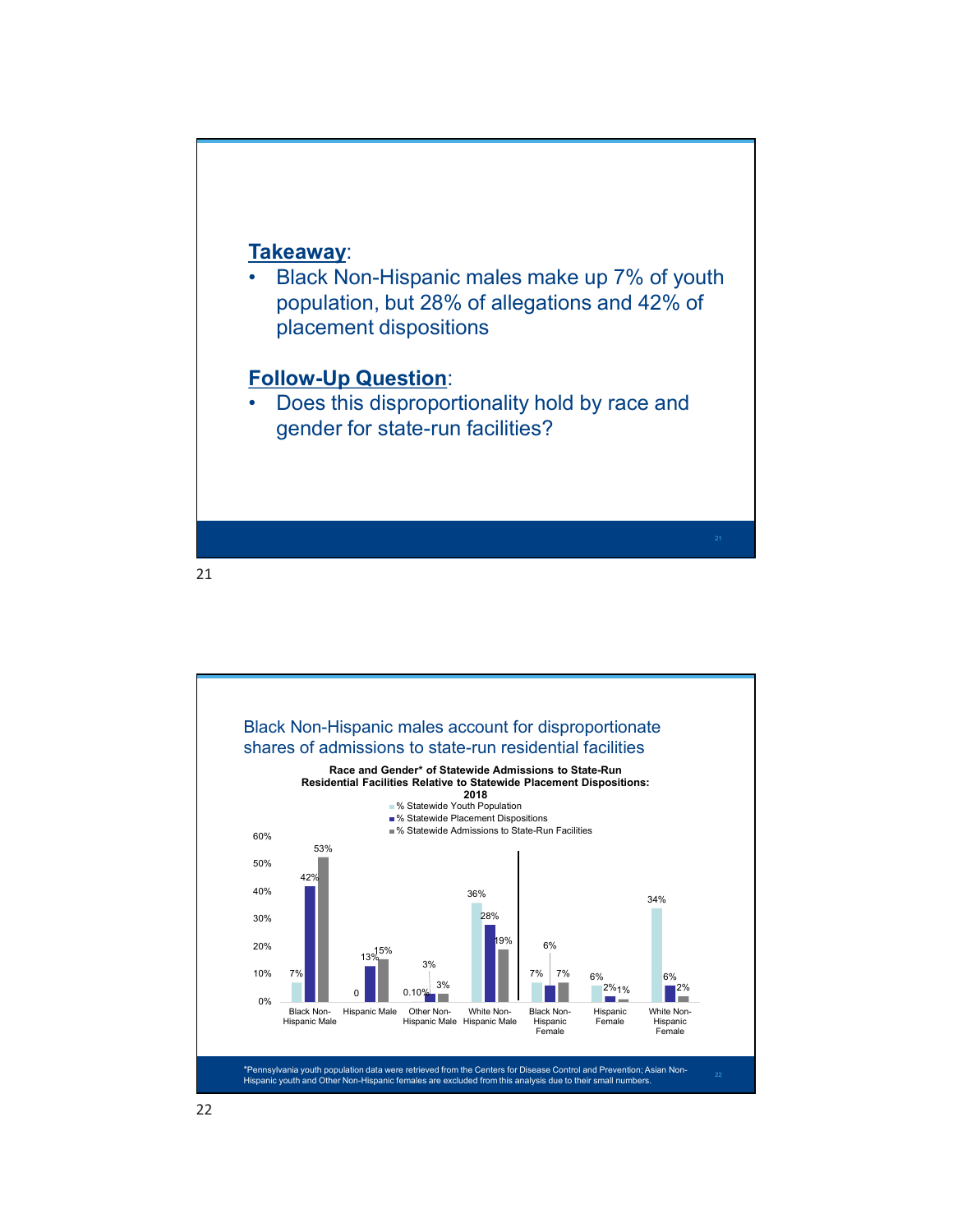

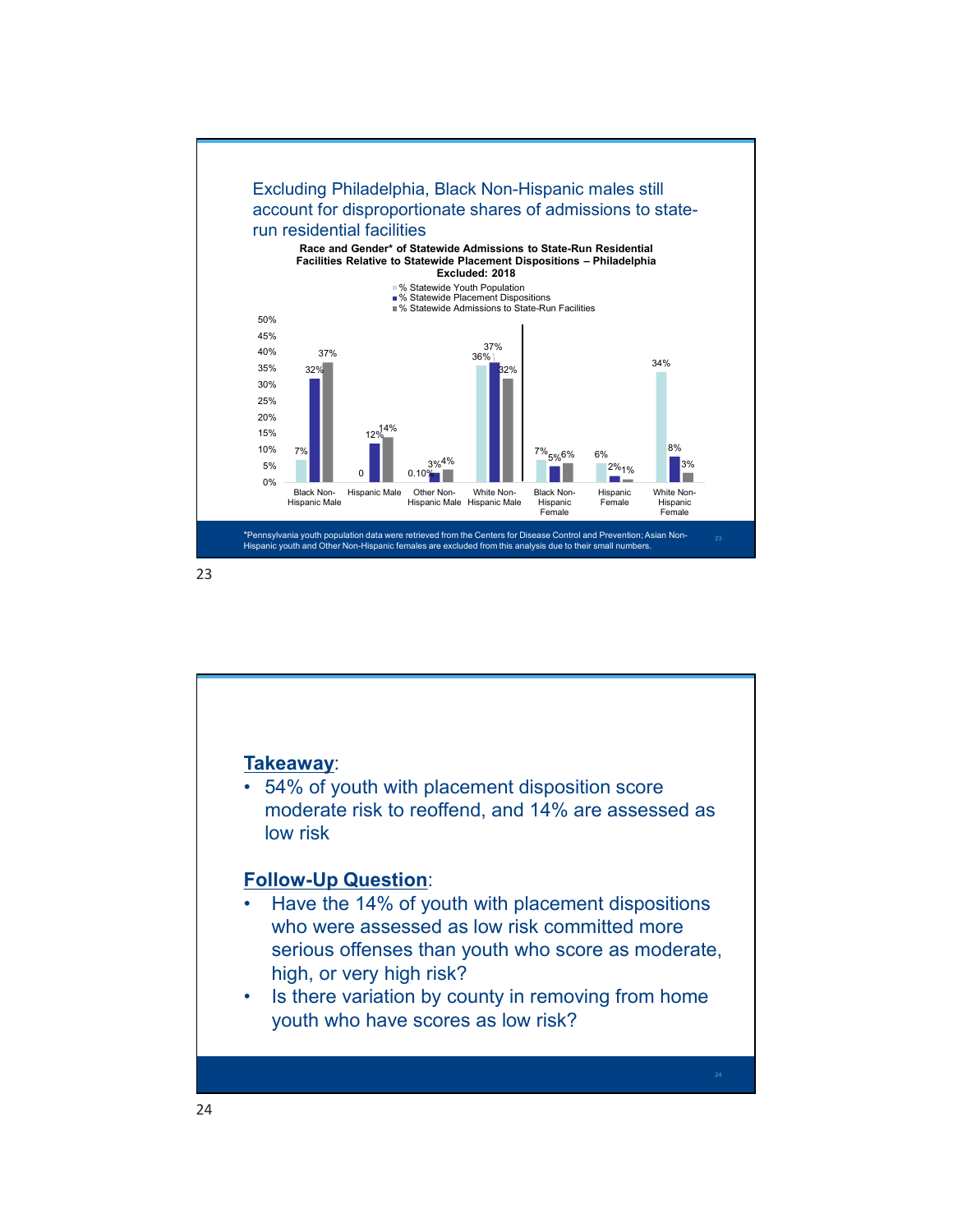|                |                                                          |                  | Youth assessed as low risk are placed for largely the same          |                     |
|----------------|----------------------------------------------------------|------------------|---------------------------------------------------------------------|---------------------|
|                |                                                          |                  | offenses as all youth receiving placement dispositions              |                     |
|                |                                                          |                  |                                                                     |                     |
|                | Top 10 Offenses of Youth Identified as Low               |                  | Top 10 Offenses of All Youth with Placement                         |                     |
|                | <b>Risk with Placement Dispositions: 2018</b>            |                  | <b>Dispositions: 2018</b>                                           |                     |
|                |                                                          | % of Youth       | Top 10 Offenses (2018):<br>All Youth with Placement                 | % of All Youth      |
|                | Top 10 Offenses (2018):                                  |                  |                                                                     |                     |
|                | Rank Youth Assessed as Low Risk                          | Assessed as      |                                                                     | with Placement      |
|                | with Placement Dispositions                              | <b>Low Risk</b>  | <b>Dispositions</b>                                                 | <b>Dispositions</b> |
| $\overline{1}$ | Robbery (F)                                              | 12%              | Simple Assault (M)                                                  | 12%                 |
| 2              | Theft-Related* Offense (M)                               | 8%               | Theft-Related* Offense (M)                                          | 9%                  |
| $\mathbf{3}$   | Indecent Assault (M)                                     | 6%               | Robbery (F)                                                         | 9%                  |
| $\overline{4}$ | Simple Assault (M)                                       | 6%               | Theft-Related* Offense (F)                                          | 7%                  |
| $\sqrt{5}$     | Possession of Drugs (M)                                  | 5%               |                                                                     |                     |
| $6\phantom{1}$ | <b>Terroristic Threats (M)</b>                           | 5%               | <b>Possession of Drugs (M)</b>                                      | 5%                  |
| $\overline{7}$ | Theft-Related Offense (F)                                | 5%               | <b>Terroristic Threats (M)</b><br>Possession with Intent to Deliver | 4%                  |
|                |                                                          |                  | Drugs (F)                                                           | 4%                  |
| 8              | <b>Aggravated Assault (F)</b>                            | 4%               | <b>Aggravated Assault (F)</b>                                       | 4%                  |
| $9\,$          | Firearm-Related Offense (M)<br>Unauthorized Use of Motor | 4%               | Disorderly Conduct (M)                                              | 3%                  |
| 10             | Vehicle (M)<br><b>Total</b>                              | 4%<br>58% (100%) | Possession of Drug Paraphernalia (M)<br><b>Total</b>                | 3%<br>60% (100%)    |

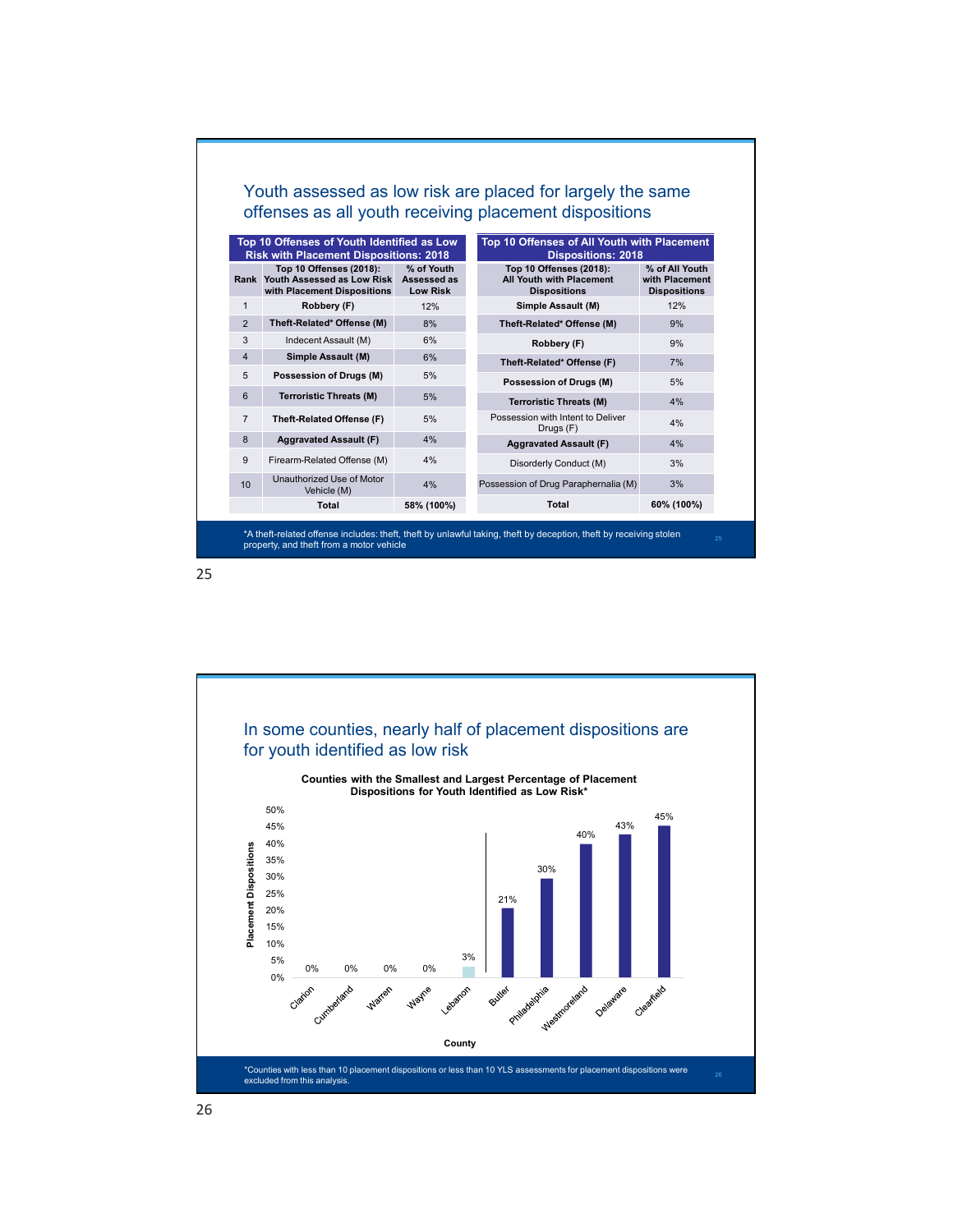Takeaway:<br>• Among detained youth assessed by the PaDRAI,<br>the tool indicated more than 40% could be<br>released or referred to an alternative to detention<br>Follow-Un Question: the tool indicated more than 40% could be released or referred to an alternative to detention Fakeaway:<br>• Among detained youth assessed by the PaDRAI,<br>the tool indicated more than 40% could be<br>released or referred to an alternative to detention<br>Follow-Up Question:<br>• What are the rates of overriding the PaDRAI in<br>ea

# Follow-Up Question:

each county that uses it?

27

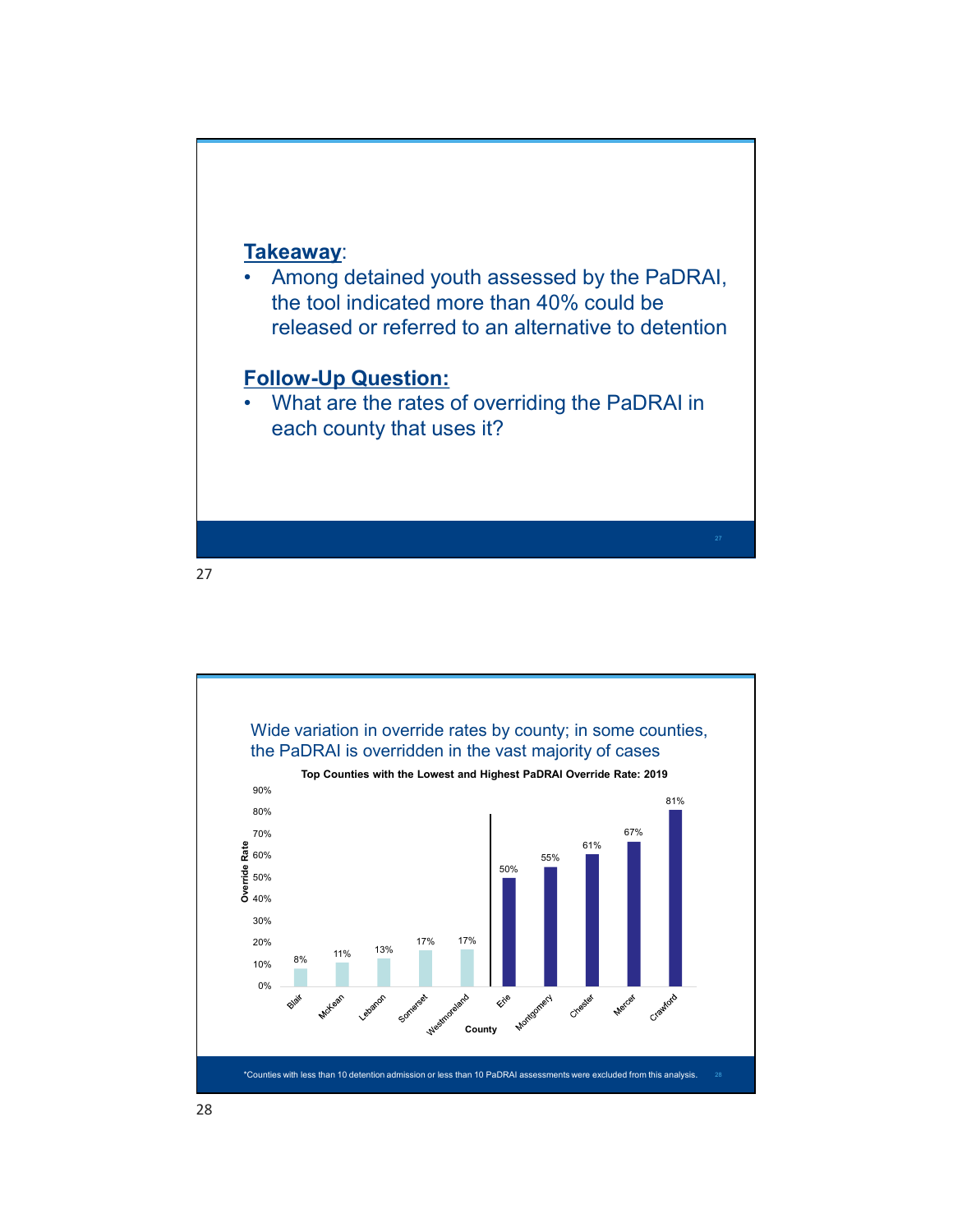

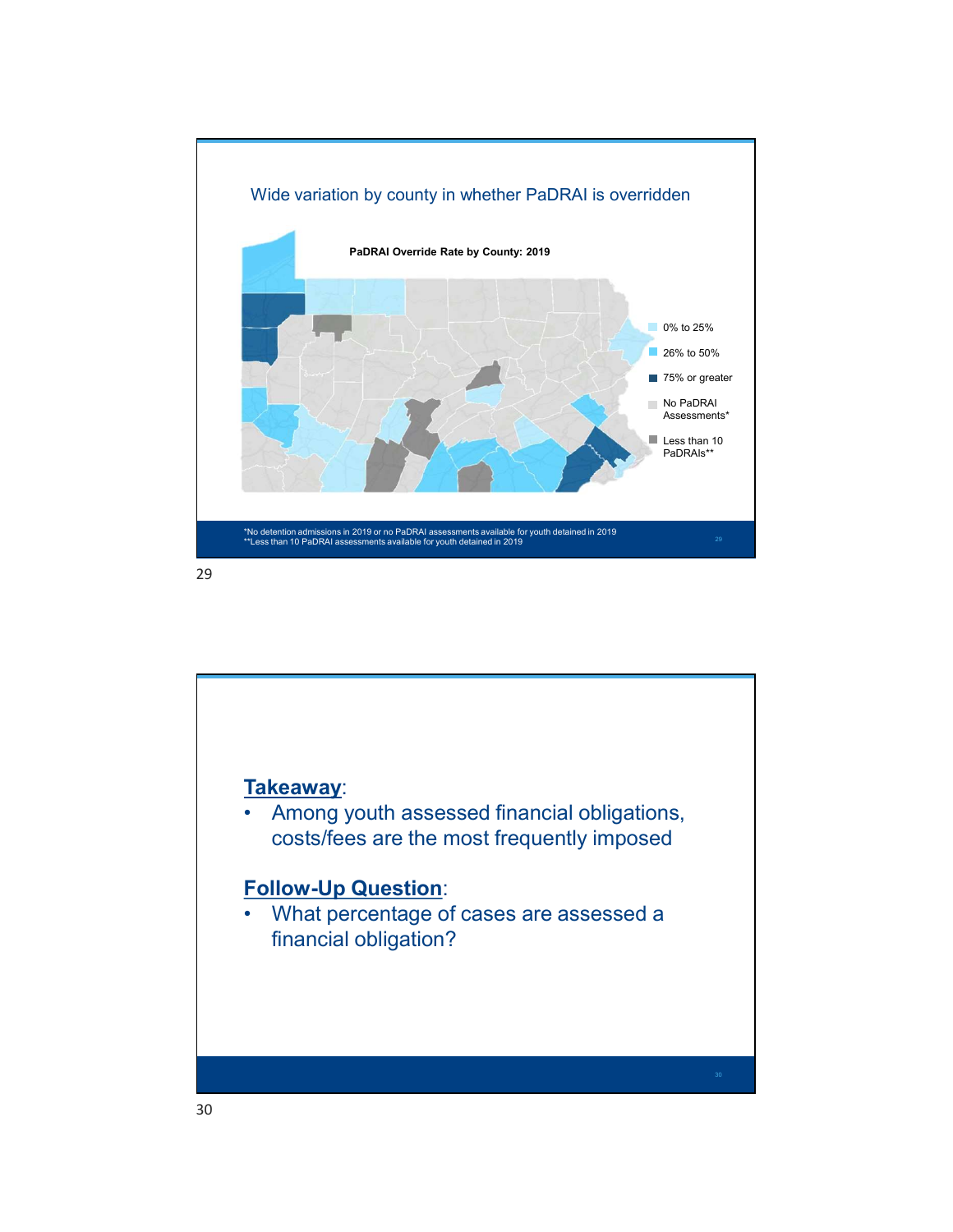

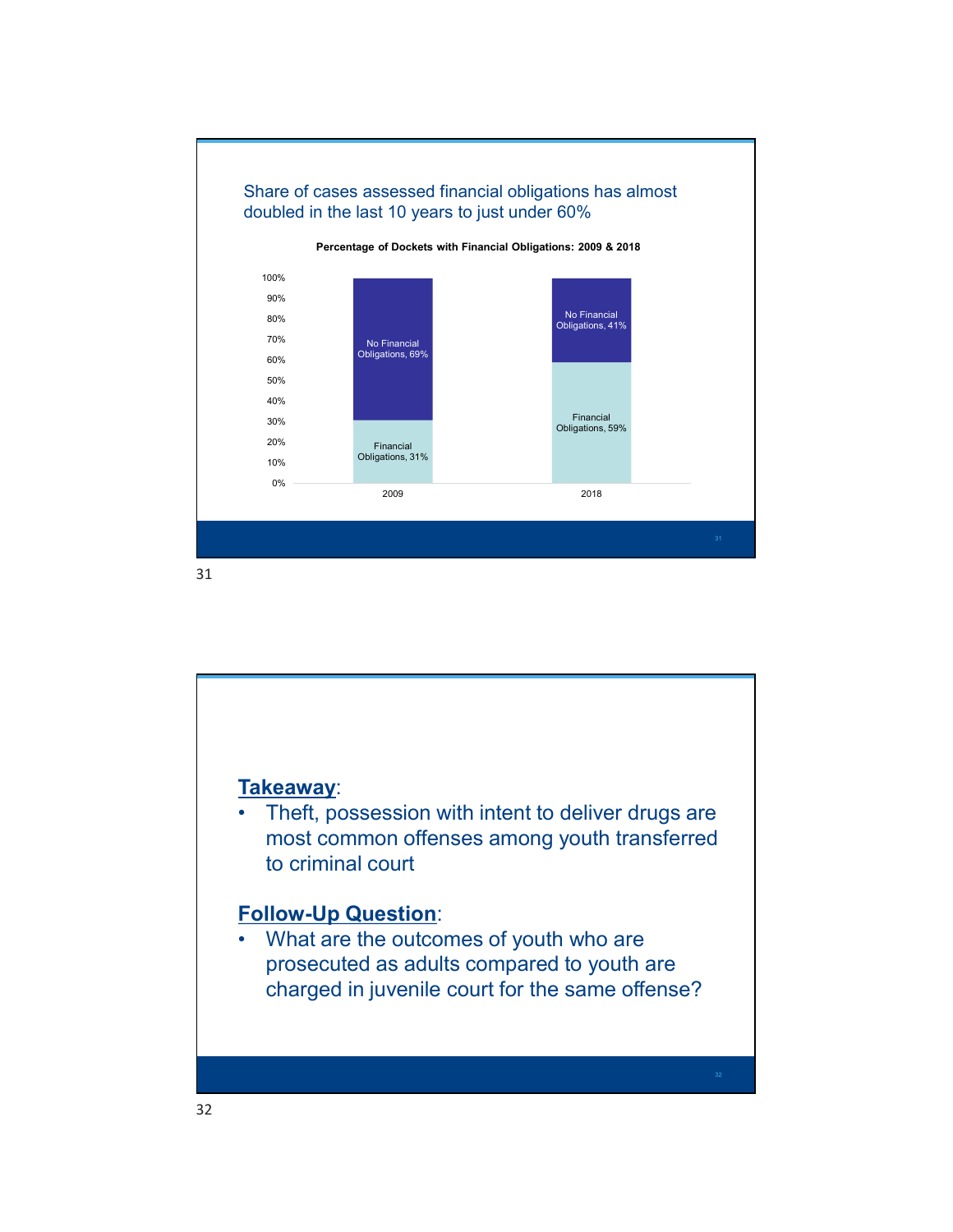

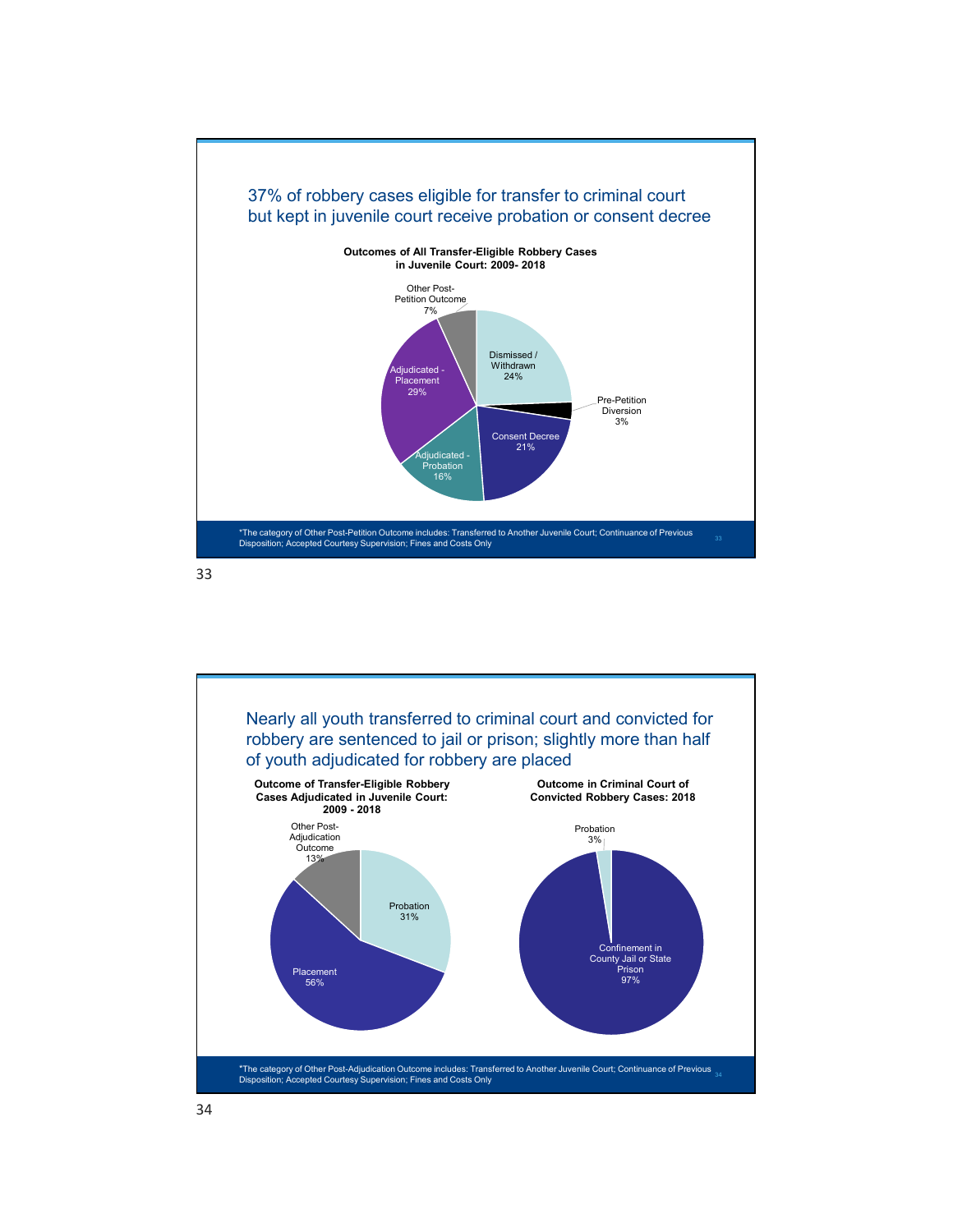

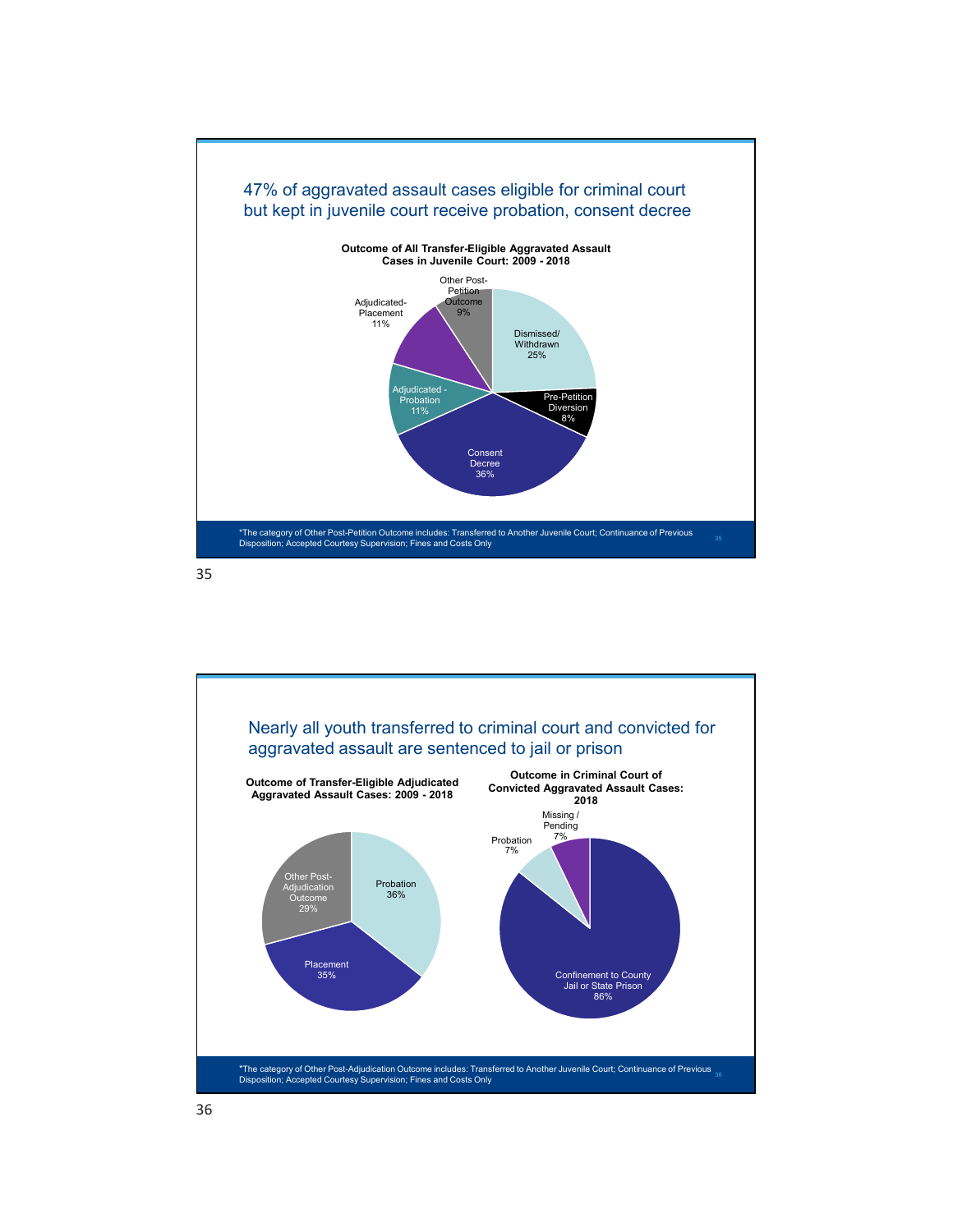Takeaway:<br>• A quarter of counties reported no written<br>allegations to juvenile court for Contempt from<br>MDJ (Non-Payment)<br>Follow-Up Question: allegations to juvenile court for Contempt from MDJ (Non-Payment)

# Follow-Up Question:

Fakeaway:<br>
• Aquarter of counties reported no written<br>
allegations to juvenile court for Contempt from<br>
MDJ (Non-Payment)<br>
• What are the outcomes for youth whose cases<br>
are referred to juvenile court for Contempt from<br>
MD are referred to juvenile court for Contempt from MDJ (Non-Payment), disaggregated by race, including referrals to diversion and final disposition of each case

37

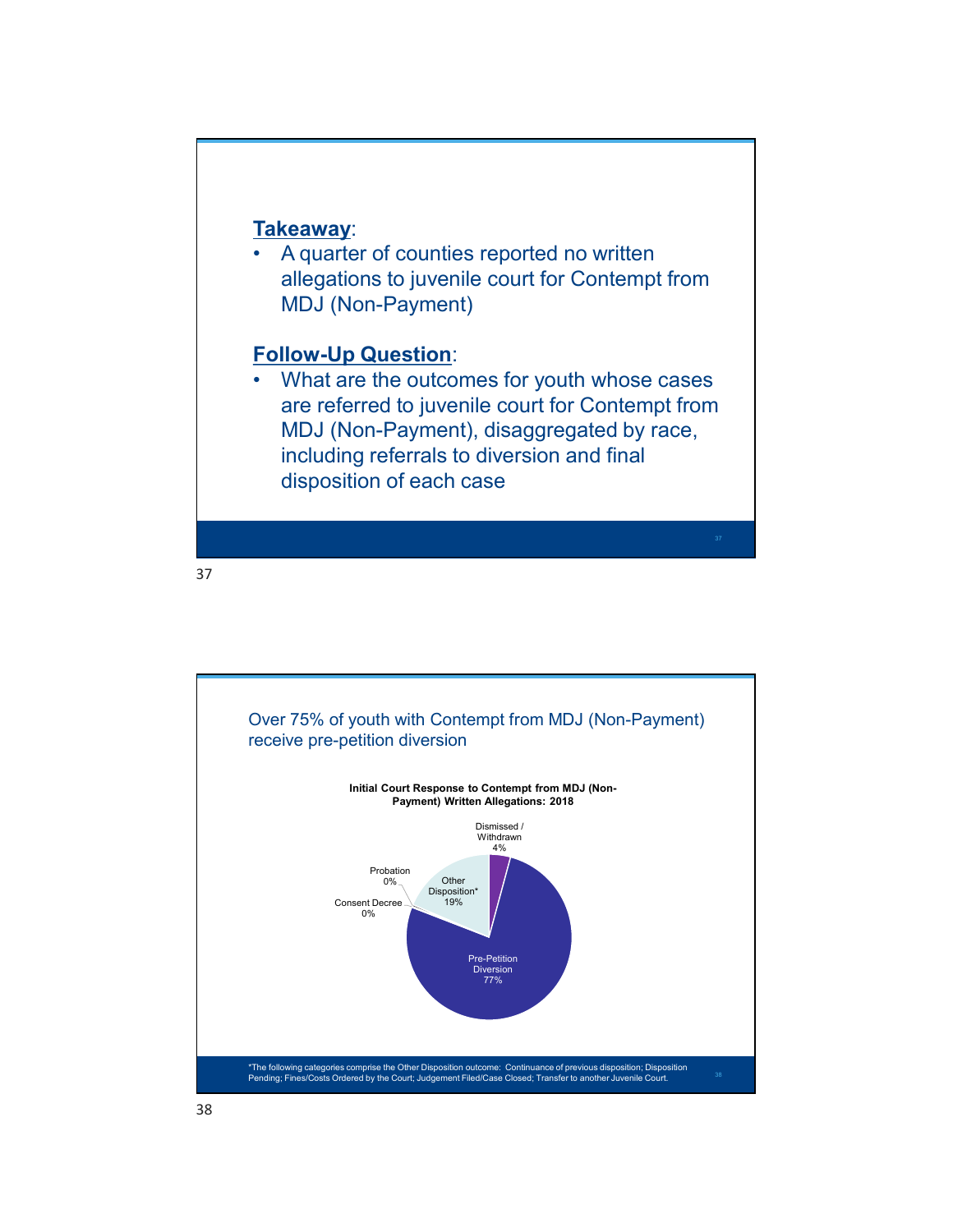

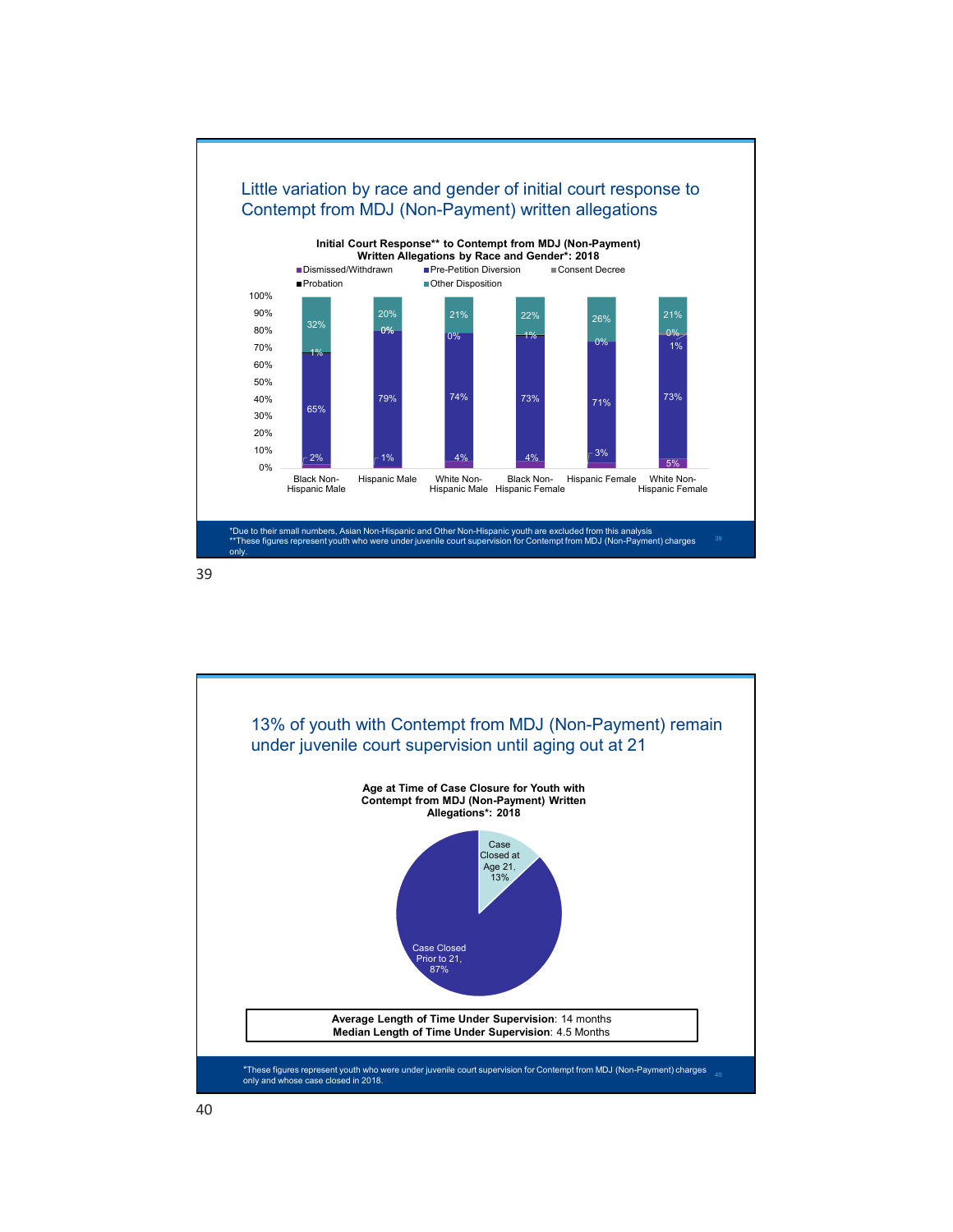

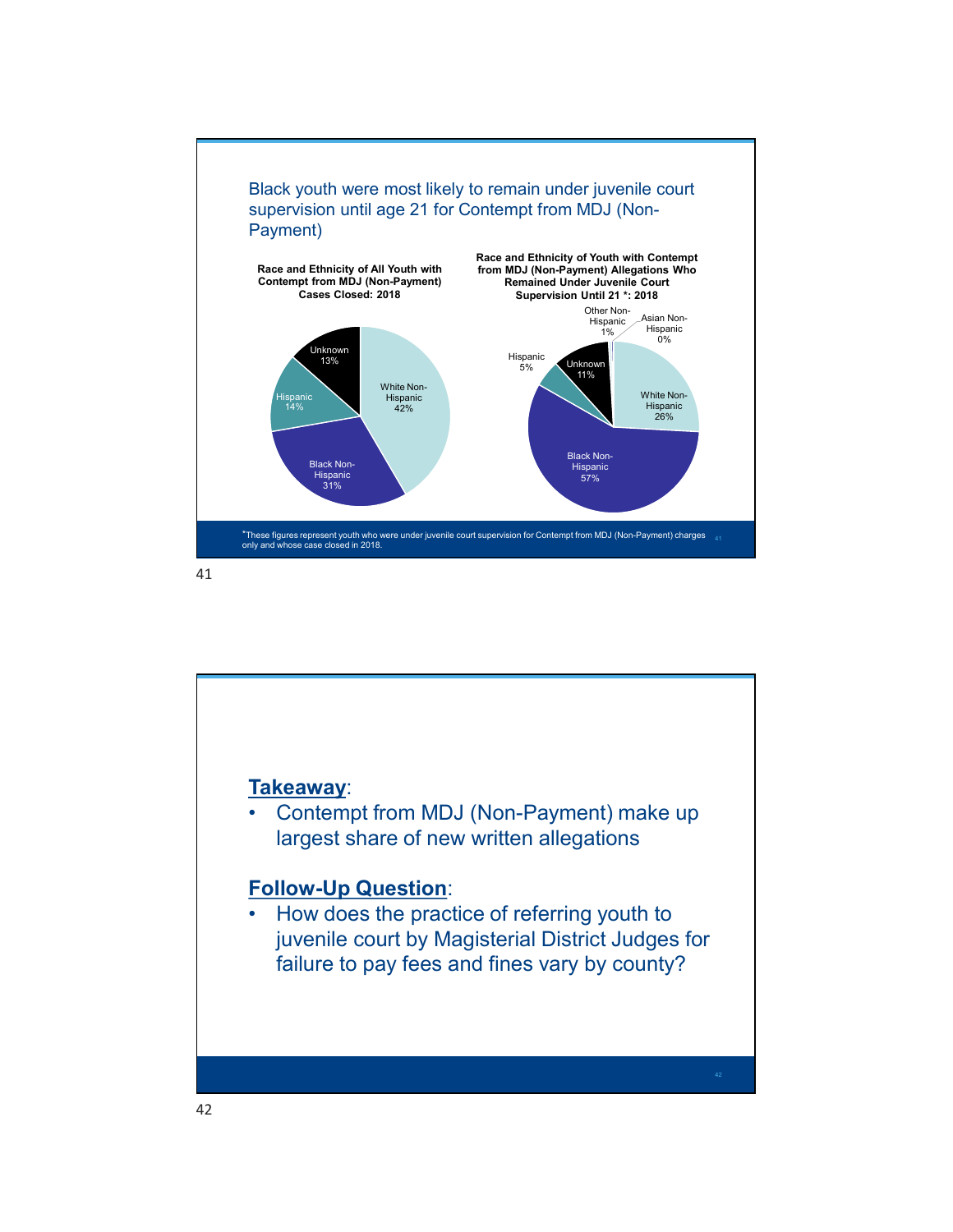

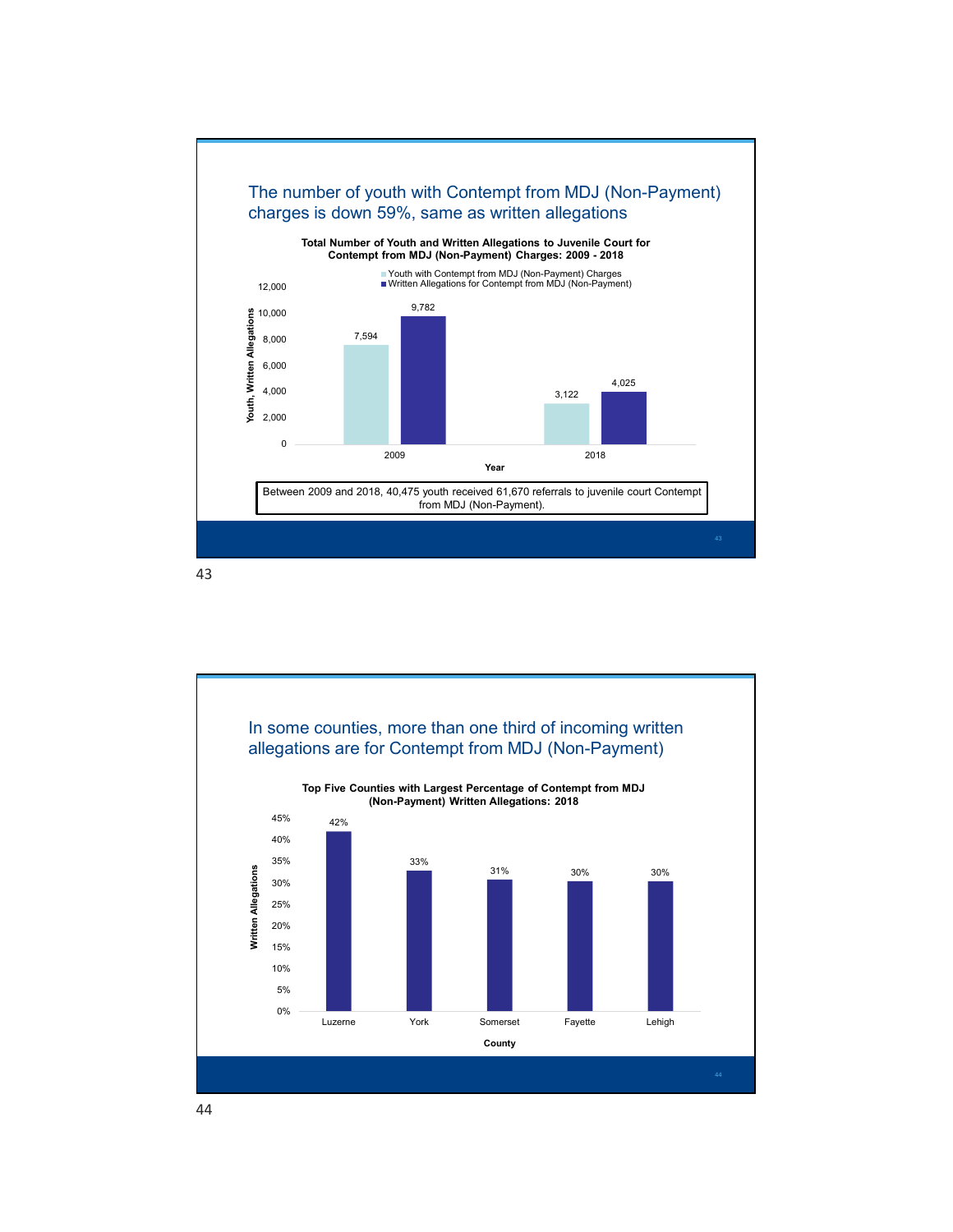

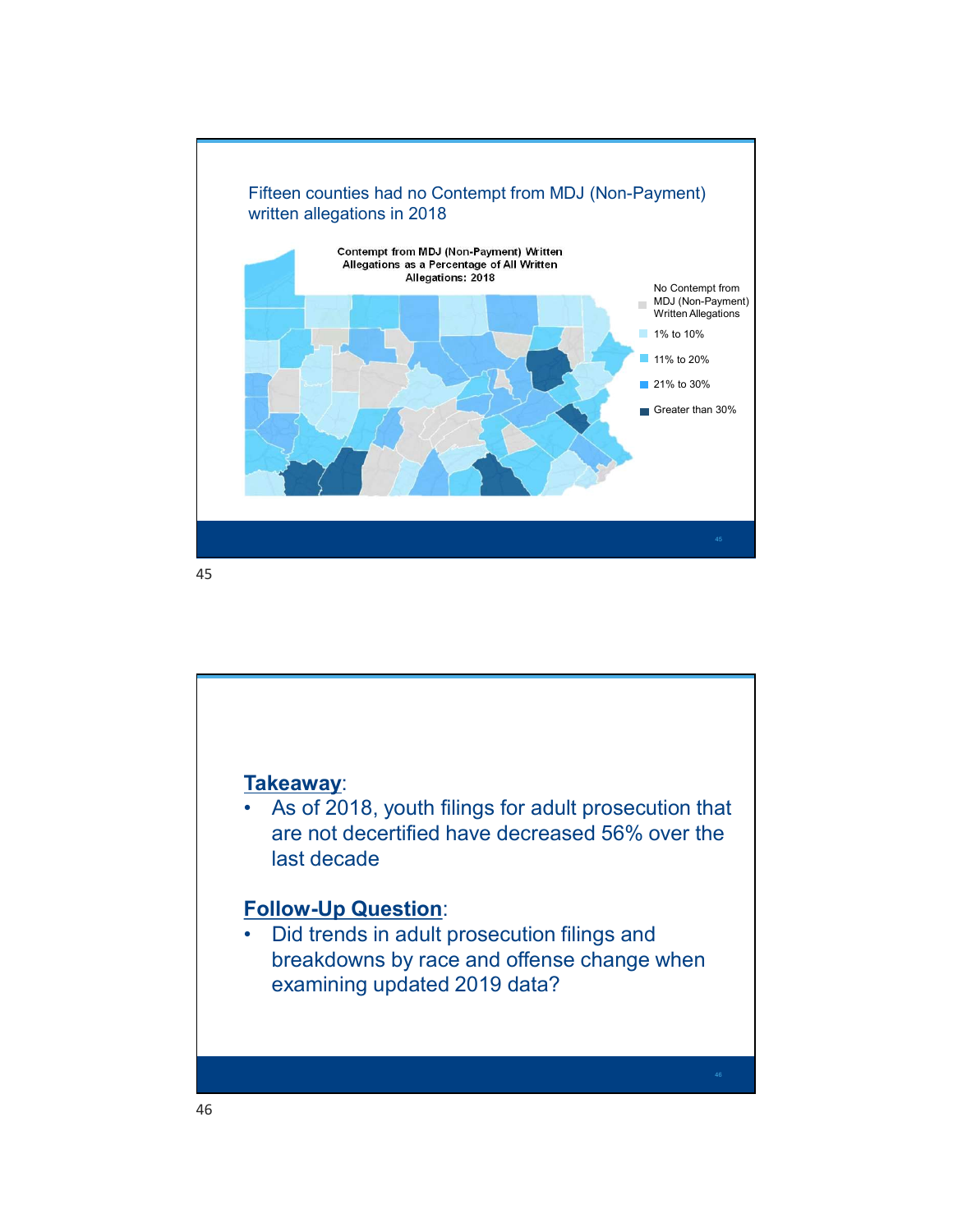

![](_page_23_Figure_2.jpeg)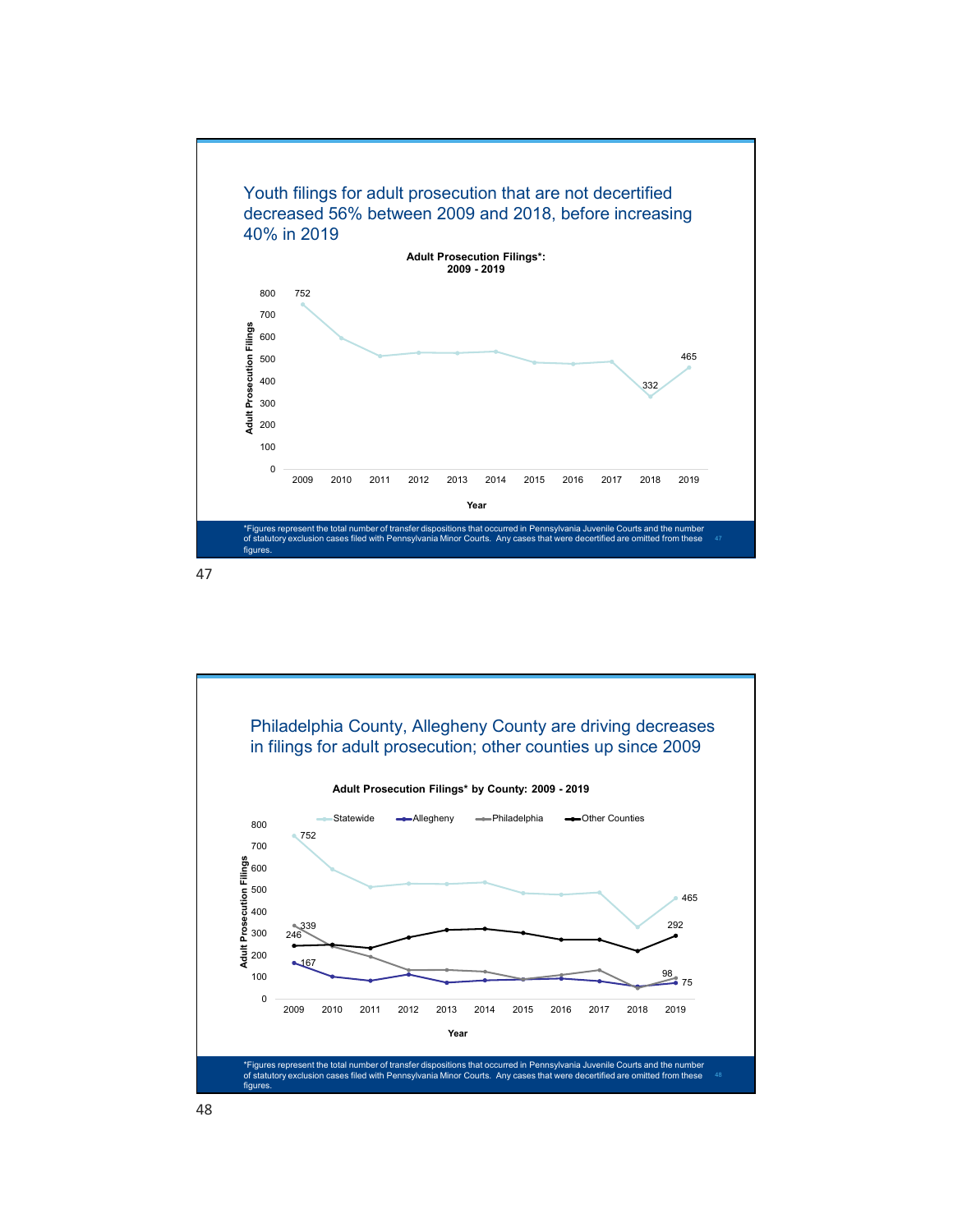![](_page_24_Figure_0.jpeg)

![](_page_24_Figure_2.jpeg)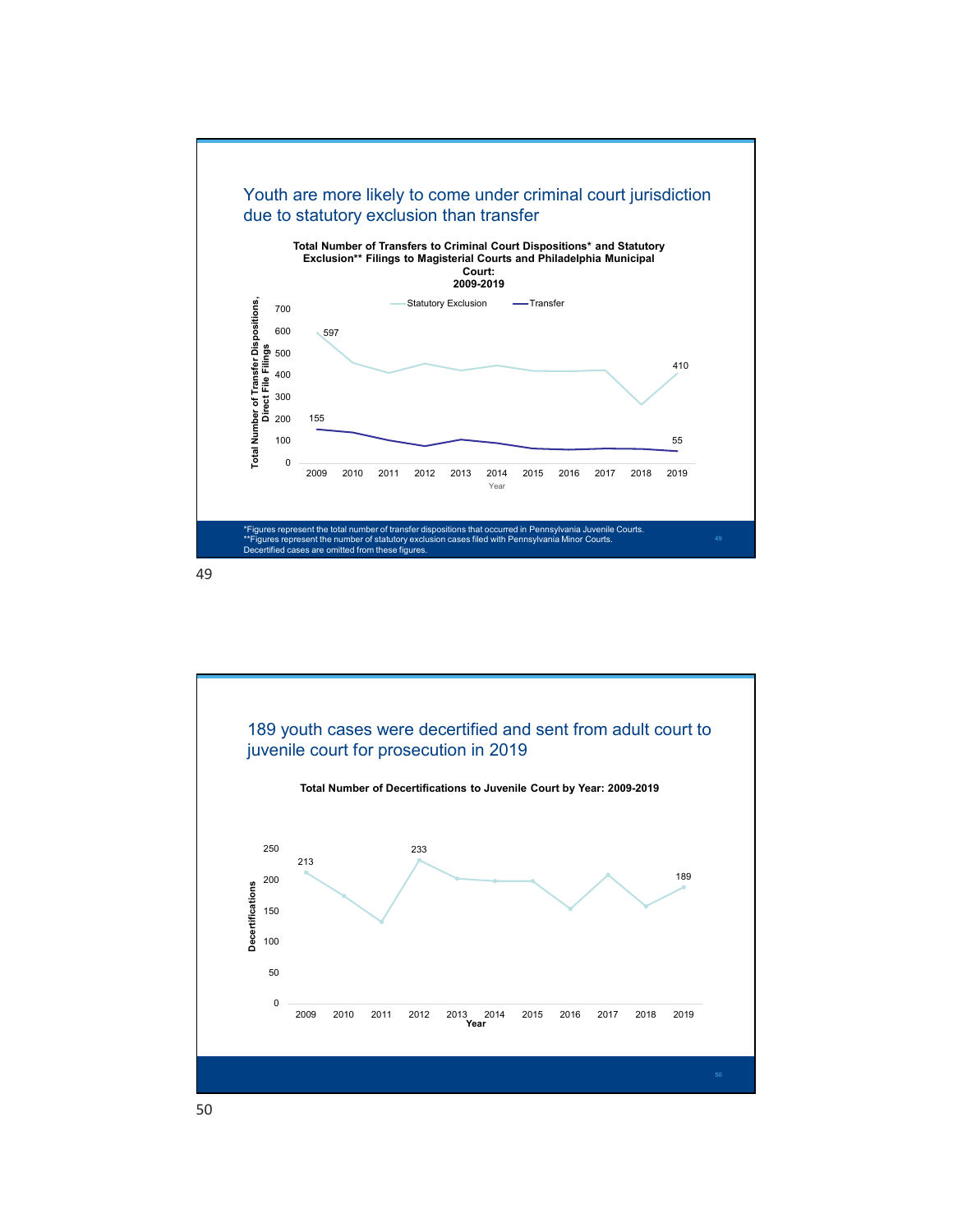![](_page_25_Figure_0.jpeg)

![](_page_25_Figure_2.jpeg)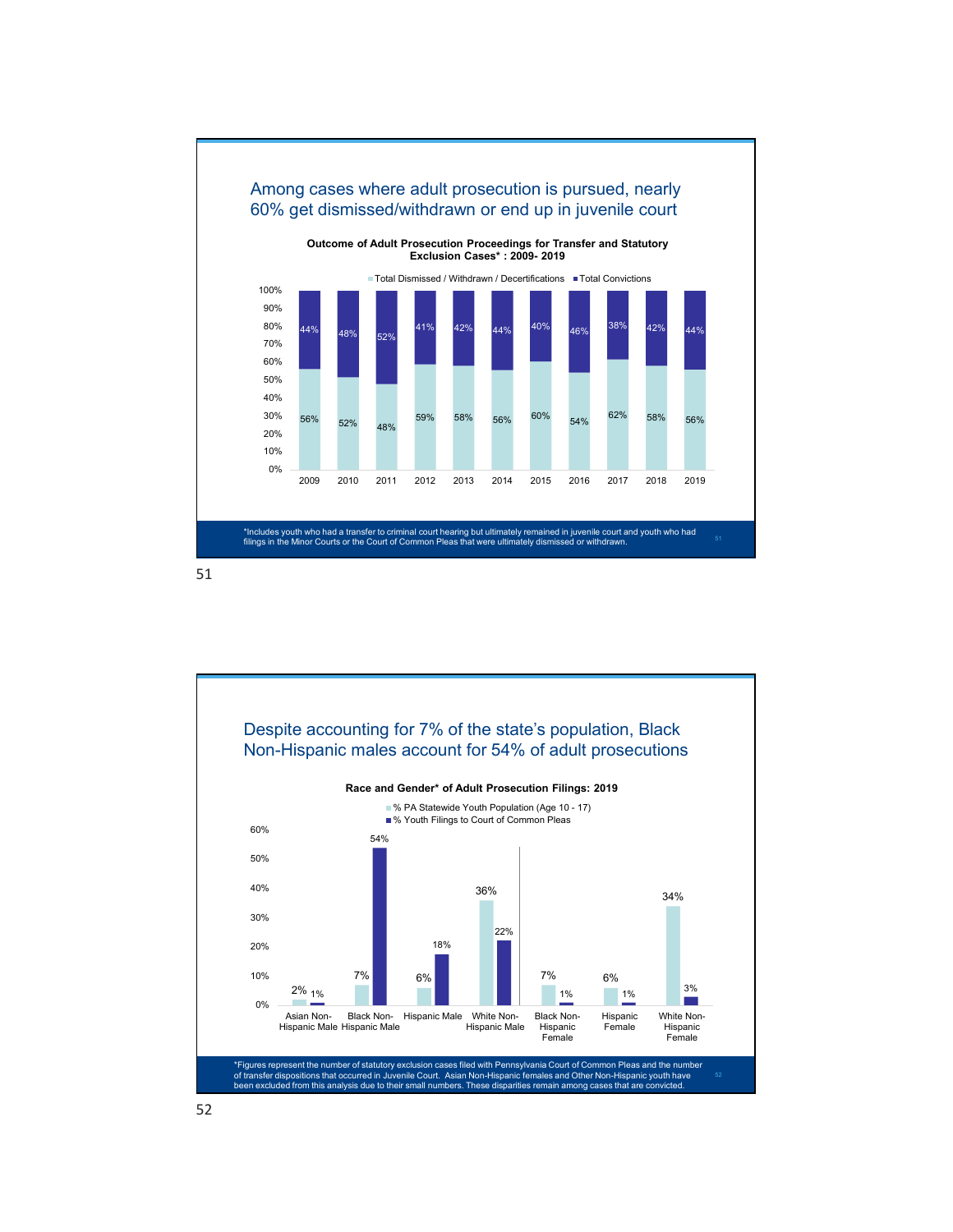![](_page_26_Figure_0.jpeg)

![](_page_26_Figure_2.jpeg)